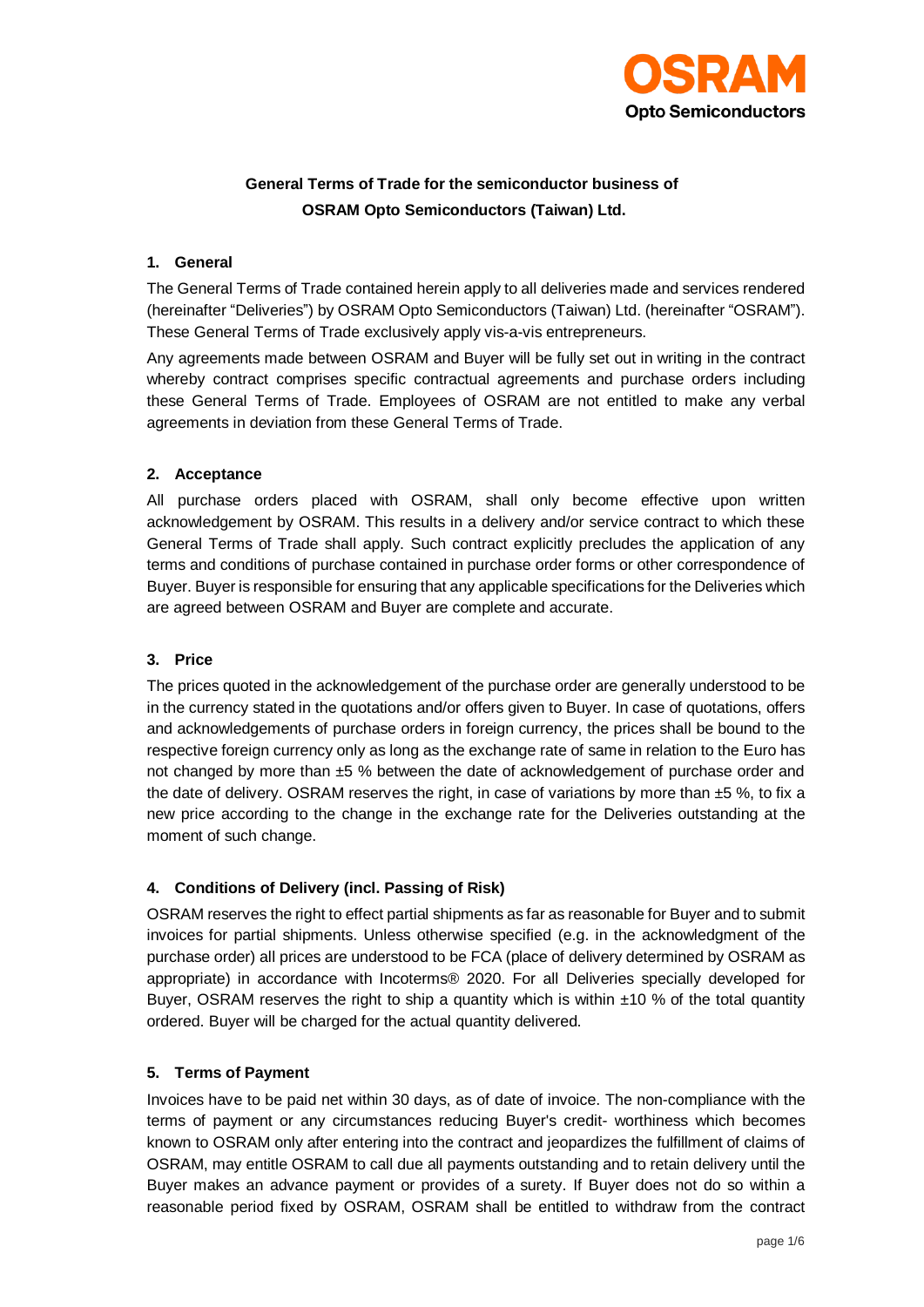

.Payments overdue shall be charged subsequently with past-due interest of 9 percentage points per annum above the applicable basic interest rate, as of the first day of their falling overdue. The option of enforcement of a higher damage remains unaffected. In case of default of payment, Buyer shall bear the risk for currency exchange losses incurred against the claim in Euro on the due date.

Buyer shall only be entitled to offsetting and retention rights to the extent that Buyer's counterclaims have been finally determined by a non-appealable court decision, are undisputed or have been accepted by OSRAM. This restriction shall not apply to counterclaims of Buyer for defects or partial non-performance of the contract resulting from the same contract as the claims of OSRAM.

## **6. Time of Delivery, Change of Purchase Order (incl. Assembly and Errection)**

If OSRAM is responsible for the delay (hereinafter referred to as "Delay") and Buyer has demonstrably suffered a loss therefrom, the liability of OSRAM for damages in addition to performance shall be limited to a total of 5 % of the price of that part of the Deliveries which due to the Delay could not be put to the intended use. Buyer's claims for damages in lieu of performance shall be limited to 30% of the price of that part of the Deliveries which due to the Delay could not be put to the intended use. This shall not apply in cases of liability based on intent, gross negligence, or due to loss of life, bodily injury or damage to health. Rescission of the contract by Buyer based on statute is limited to cases where OSRAM is responsible for the Delay. The above provisions do not imply a change in the burden of proof to the detriment of Buyer.

#### **7. Reservation of Property Rights**

Until complete payment of all invoices, the Deliveries listed in any given purchase order shall remain the property of OSRAM.

#### **8. Intellectual Property Rights**

By selling Deliveries to Buyer, OSRAM shall in no case convey any intellectual property rights or copyrights (hereinafter "IPR") to Buyer. Buyer agrees to hold OSRAM harmless against any claim, expense or loss resulting from the infringement of IPR arising from compliance with Buyer's designs, specifications, or instructions unless Buyer proves that the infringement of the IPR was not caused by its fault. OSRAM agrees to hold Buyer harmless if any justified claims resulting from the infringement by the Deliveries used in conformity with the delivery and/or service contract of IPR applicable in the country of the place of delivery are being asserted against Buyer and if Buyer has notified OSRAM promptly in writing of such assertion and provides reasonable assistance and information to defend against the assertion. OSRAM reserves the right to choose appropriate means of defense, including settlements out of court. Should it not be possible for Buyer to use the Deliveries under reasonable circumstances, OSRAM liability shall be limited to, at its discretion, (i) changing or replacing the Deliveries or(ii) acquiring, at its own expense, the right to use the Deliveries so that it constitutes no infringement of IPR. If this is impossible for OSRAM under reasonable conditions, Buyer may rescind the contract or reduce the remuneration pursuant to the applicable statutory provisions. OSRAM's liability to pay damages is governed by Article 13 (Exclusion and Limitation of Liability). Claims of Buyer shall be excluded if Buyer is responsible for the infringement of an IPR or if Buyer conceded infringement. Claims of Buyer shall also be excluded if the infringement of the IPR is caused (i) by designs, specifications or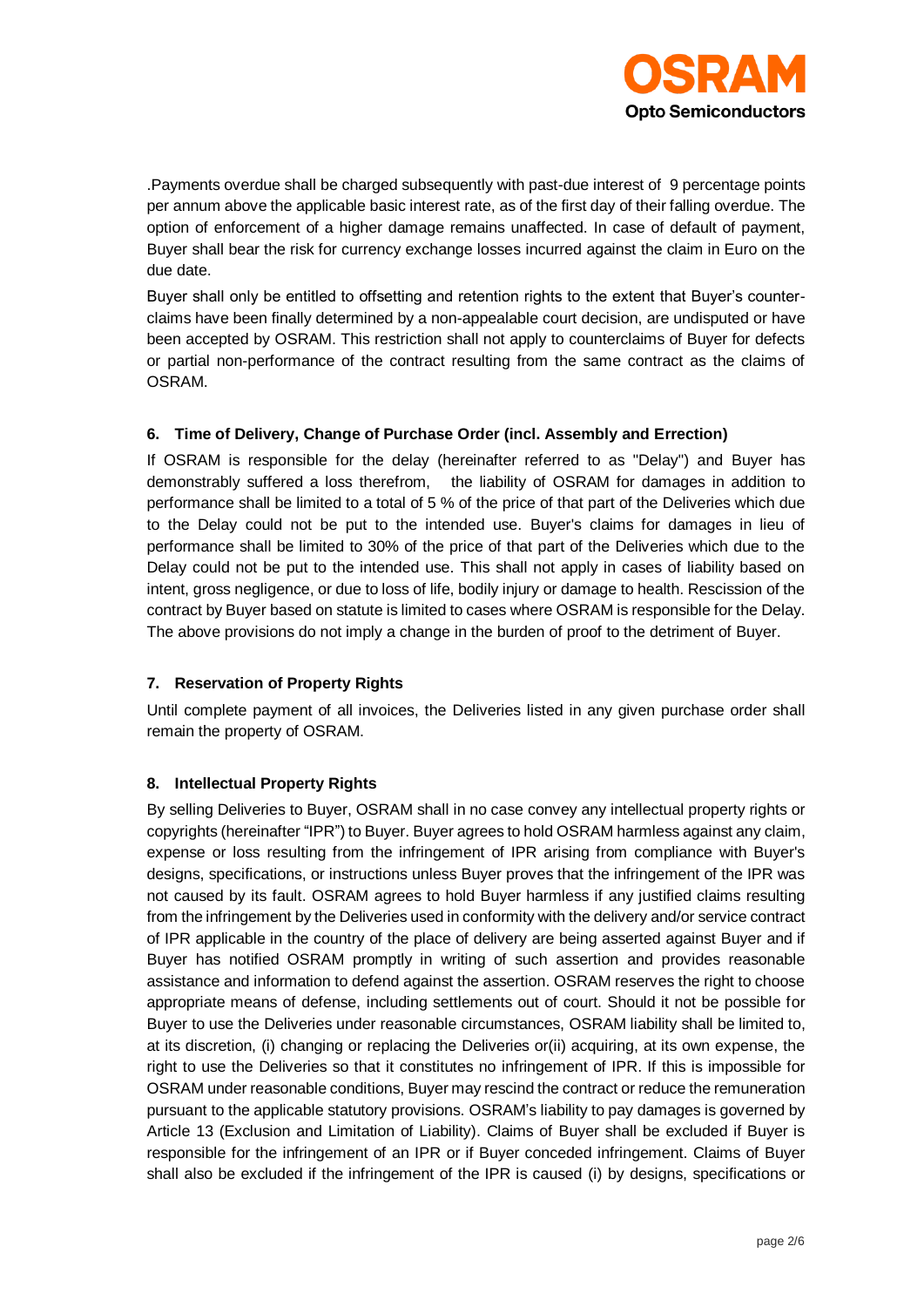

instructions made by Buyer, (ii) by a type of use not foreseeable by OSRAM, (iii) by modifications by Buyer, or (iv) by a combination with components and/or services not provided by OSRAM.

#### **9. Software**

For software programs, pertaining documents, and all subsequent additions, Buyer shall have a non-exclusive, non-sublicensable and non-transferable right of use with the Deliveries provided that it remains unchanged, is used within the agreed performance parameters, and on the agreed equipment unless otherwise provided in a software license agreement between OSRAM and Buyer. All other rights shall remain with OSRAM or the program author respectively. Buyer ensures that – except where necessary for use of the Deliveries as intended in the contract – these programs, documents, and subsequent additions are not accessible to third parties or in third countries without OSRAM's express consent. Buyer shall not, under any circumstances reverse engineer, reverse compile, decompile, decrypt or disassemble the software, in whole or in part, except to the extent expressly authorized by OSRAM or applicable statutory law (e.g. in case of deliveries to Germany article Art 69e German Copyright Act and in case of deliveries to Austria Art § 40e Austrian Copyright Act).

#### **10. Trade Acceptance**

The acceptance test shall be carried out by Buyer without undue delay. Should the take-over be delayed by reason of circumstances outside OSRAM's responsibility, the written communication of readiness for dispatch by OSRAM to Buyer shall be considered the date of delivery. In the absence of any written communication of inability to take delivery by Buyer within the time for taking delivery, the Deliveries shall be deemed accepted by Buyer. The criteria for acceptance or refusal shall be, in case of Deliveries specially developed for Buyer, the specifications or test conditions jointly agreed upon or, in case of standard Deliveries, the data sheets issued by OSRAM which were effective at the moment of placing of purchase order.

# **11. Warranty (incl. Impossibility of Performance)**

OSRAM warrants that the Deliveries will materially comply with the agreed upon specifications and are free from defects in material and workmanship. OSRAM's obligations under this warranty shall be discharged, at its option, by repairing, replacing, or giving credit for defective Deliveries, except otherwise agreed between OSRAM and Buyer. The period of warranty is 12 months (except for software products), as of the acceptance of the Deliveries by Buyer (see Article 10 – Trade Acceptance).

Buyer has to give OSRAM notice in writing of any defects, stating sufficient reasons, immediately but within 14 days as of delivery of the Deliveries at the latest. Any defects that could not be detected within that period in spite of careful examination must be communicated to OSRAM, in writing and stating sufficient reasons, immediately after becoming known. In default of such immediate communication, any warranty shall be excluded. The warranty shall also be excluded, if the Deliveries, after their acceptance, are defective due to misuse, neglect or accident or are handled not in conformity with the instructions recommended or given by OSRAM. No warranty shall apply to any defects of Deliveries which are due to any modification or alteration by persons other than OSRAM's authorized personnel or which have been received from any source other than OSRAM or its authorized resellers. Returns shall only be accepted after prior consent by OSRAM and shall be accompanied by an OSRAM Return Material Authorization (RMA) number obtained from OSRAM. For return shipment, Buyer shall use OSRAM's original packing in order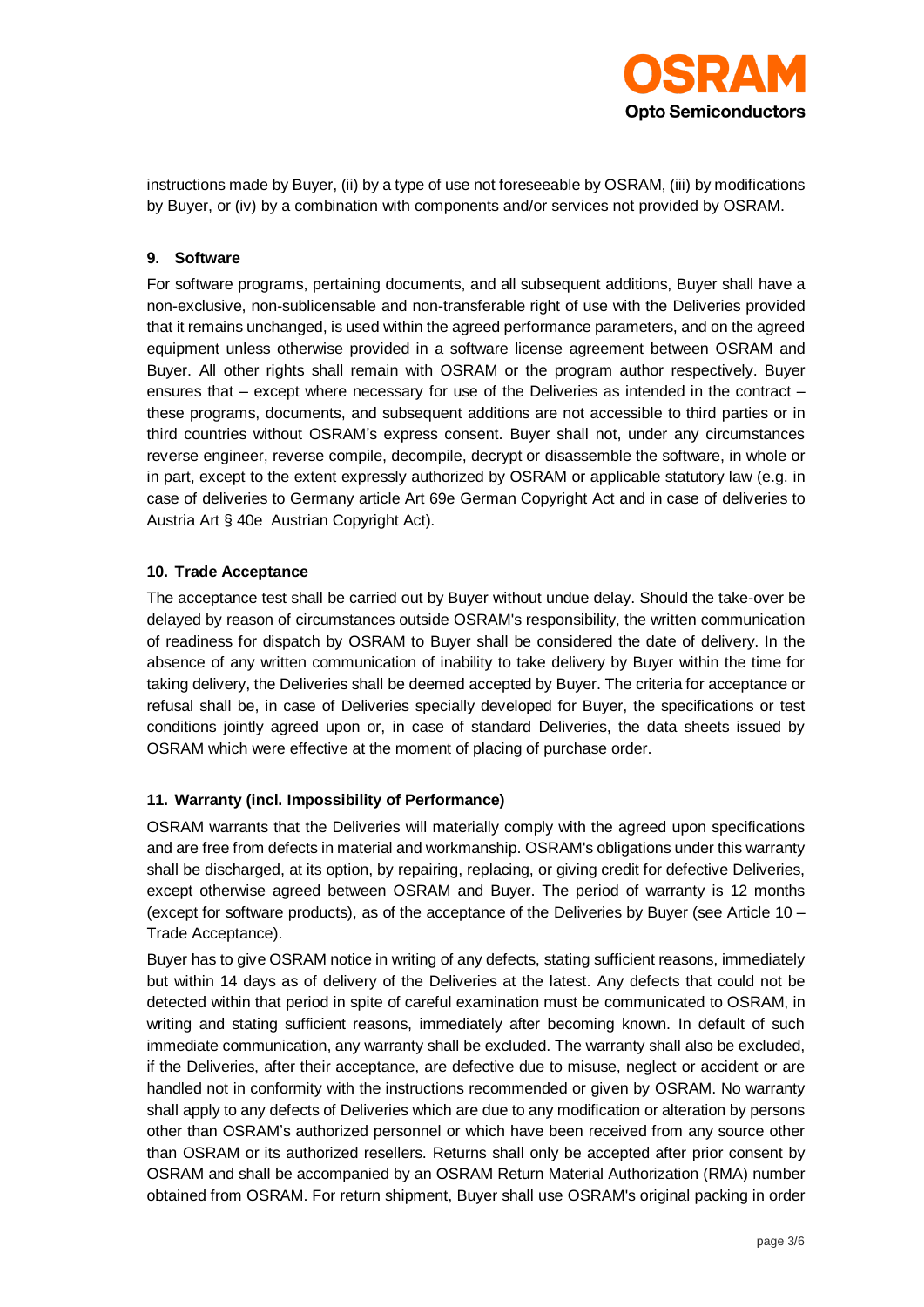

to avoid any damage of the Deliveries. In case of justified warranty claims, OSRAM shall bear the transportation costs. In case of unjustified complaints, Buyer shall reimburse OSRAM for all expenses arising from such complaints (including but not limited to transportation costs) unless the Buyer proves that even when exercising due care the Buyer could not realize that the complaint was unjustified. Any claims of Buyer beyond the obligations under this warranty are excluded. If the Deliveries contain software, OSRAM warrants that the software will not fail to meet its programming specification and workmanship at the time of delivery when properly installed and used on the hardware defined by OSRAM. OSRAM does not warrant that the software meets requirements specified by Buyer, is error-free or without interruption. No warranty applies for defects that appear due to, including but not limited to incorrect storage of data medium, supplementary installation of other outside software, operating system modifications or hardware modifications or similar events. The warranty for software and for any updates or upgrades of existing software or parts of it is limited to a period of 3 months from the date of Buyer's acceptance of the Deliveries.

## **12. Force Majeure**

OSRAM shall not be liable for delays and damages caused by cancellation or postponement of the delivery of the Deliveries due to force majeure conditions. Force majeure conditions include all circumstances beyond OSRAM's control which OSRAM could not have reasonably anticipated and whose consequences OSRAM could not have reasonably avoided or overcome. Force majeure conditions include but are not restricted to: natural disaster, war, civil war, insurrections, strikes, fires, floods, earthquakes, labor disputes, epidemics or pandemics, governmental regulations and/or similar acts, freight embargoes, unforeseeable operating, traffic or shipment disturbances, unforeseeable lack of labor forces, energy, raw materials or auxiliary materials. Strikes, legitimate lockouts, boycotts and other labor disputes are considered force majeure conditions even when OSRAM itself is the target of or a participant of said actions. In the event of an epidemic or pandemic, this provision shall also apply if the epidemic or pandemic had already occurred when the contract was concluded, provided that OSRAM was not aware of its effects on the contract and could not foresee them as likely.

Force majeure conditions affecting a subcontractor hired by OSRAM shall also be deemed a force majeure condition for OSRAM. In the event that the force majeure conditions continue for a period of 3 consecutive months (or in the event that the delay is reasonably expected by OSRAM to extend for a period of 3 consecutive months), OSRAM shall be entitled to cancel all or any part of the contract without any liability or responsibility towards Buyer.

#### **13. Exclusion and Limitation of Liability**

Apart from warranties expressly stated herein and subject to the provisions below, in no event shall OSRAM be liable to Buyer in contract, tort (including negligence) or otherwise for loss or damage to property, loss of use, loss of anticipated revenues, interruption of operation, expenses including costs of capital, claims from Buyer's client(s), loss of profits or revenues or for any indirect, incidental or consequential loss or damage whatsoever.

The aforementioned limitations of liability do not apply in case of willful intent, gross negligence, liability for personal injury, product liability claims and in case of culpable breach of material contractual obligations. Material contractual obligations are those obligations which need to be complied with to reach the purpose of the contract and on the fulfillment of which Buyer usually relies and may reasonably rely on.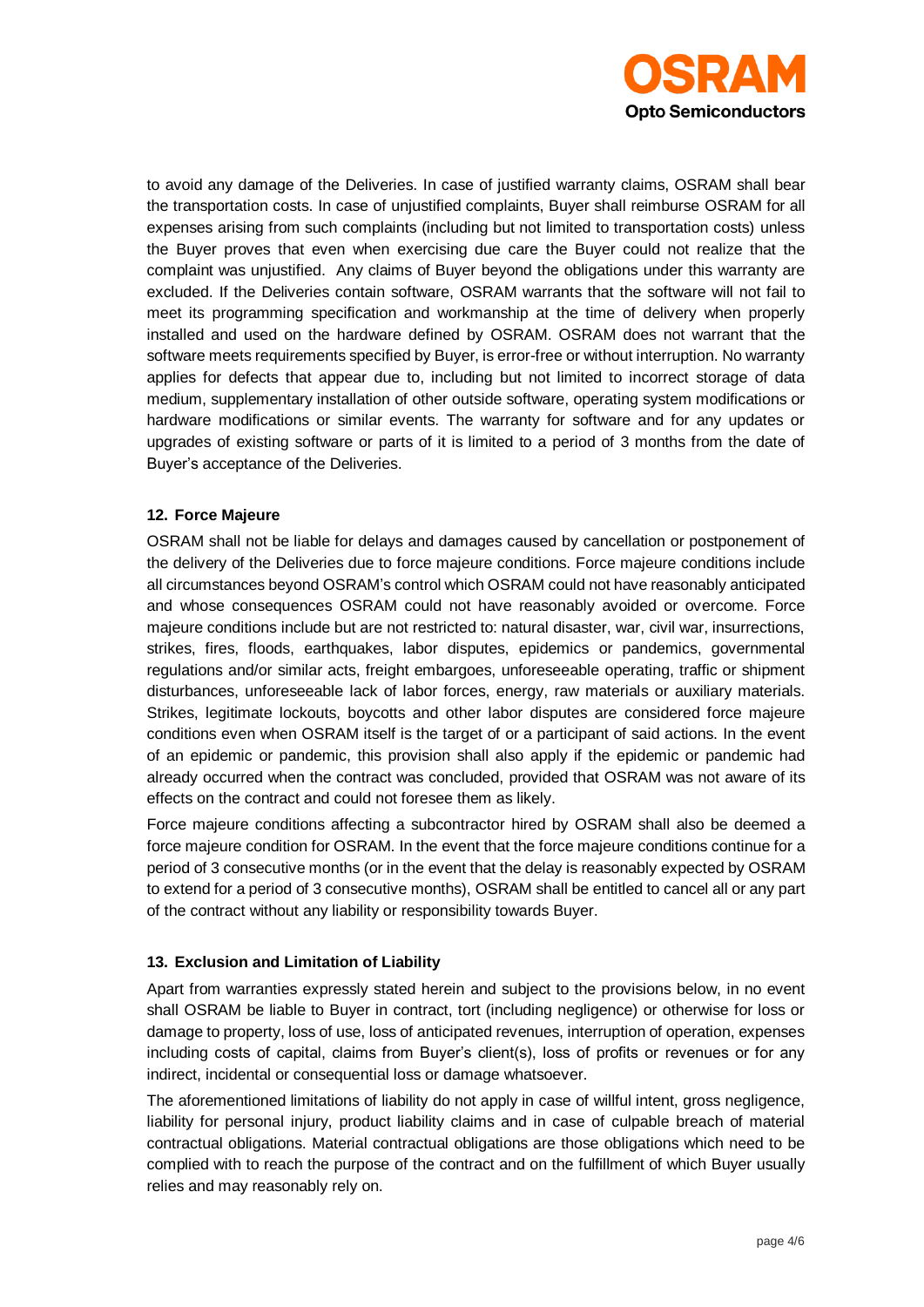

Insofar as OSRAM is liable according to the previous provision, the maximum overall liability for OSRAM for damages to property and financial losses not entailed by personal injury shall be limited to the total price of the corresponding accepted order, as long as OSRAM did not act intentionally or grossly negligently. This does not apply if, as an exception, the foreseeable damage typically occurring for the contract concluded is higher. In this case, liability is limited to the higher foreseeable damage. The aforementioned provisions do not imply a change to the burden of proof to Buyer's detriment.

## **14. Indemnification**

If OSRAM incurs any liability towards any third party for any loss or damage howsoever arising in connection with the performance of the contract with Buyer or supply of the Deliveries to Buyer, Buyer shall indemnify, defend and hold OSRAM harmless to the extent that OSRAM's liability is limited as stated in these General Terms of Trade. This obligation shall not apply if Buyer proves that the loss or damage was not caused by his fault.

## **15. Confidentiality**

Buyer acknowledges that all technical, commercial and financial data disclosed to Buyer by OSRAM is OSRAM's confidential information. Buyer shall not disclose any such confidential information to any third party and shall not use any such confidential information for any purpose other than as agreed between OSRAM and Buyer. If a non-disclosure agreement between OSRAM and Buyer was concluded, such non-disclosure agreement shall prevail.

#### **16. Data Protection**

OSRAM and Buyer authorize to release to the respective other party and any of its affiliates any and all personal or professional data that is necessary or desirable for administration and/or fulfilment of any individual purchase order and these General Terms of Trade.

OSRAM and Buyer undertake to fully comply with any applicable personal data protection laws in applicable jurisdictions, especially with the General Data Protection Regulation (GDPR). OSRAM and Buyer shall ensure compliance with all legal data provisions including but not limited to the GDPR, particularly in regard to the lawfulness of data processing under joint controllership. OSRAM and Buyer shall take all necessary technical and organizational measures to ensure that the rights of data subjects, in particular those pursuant to Articles 12 to 22 GDPR, are guaranteed at all times within the statutory time limits. Buyer indemnifies OSRAM for any loss or damages, including, but not limited to, fees, fines and financial penalties under any applicable personal data protection laws.

# **17. Export Compliance**

If Buyer transfers goods (commodities, software, technology) delivered by OSRAM or works and services performed by OSRAM to a third party Buyer shall comply with all applicable national and international (re-) export control regulations (e.g. regulations of the European Union, regulations of the United States). If required to enable authorities or OSRAM to conduct export control checks, Buyer, upon request by OSRAM, shall promptly provide OSRAM with all information pertaining to the particular end customer, the particular destination and the particular intended use of goods, works and services provided by OSRAM, as well as any export control restrictions existing. OSRAM shall not be obliged to fulfill the respective contract or any order placed